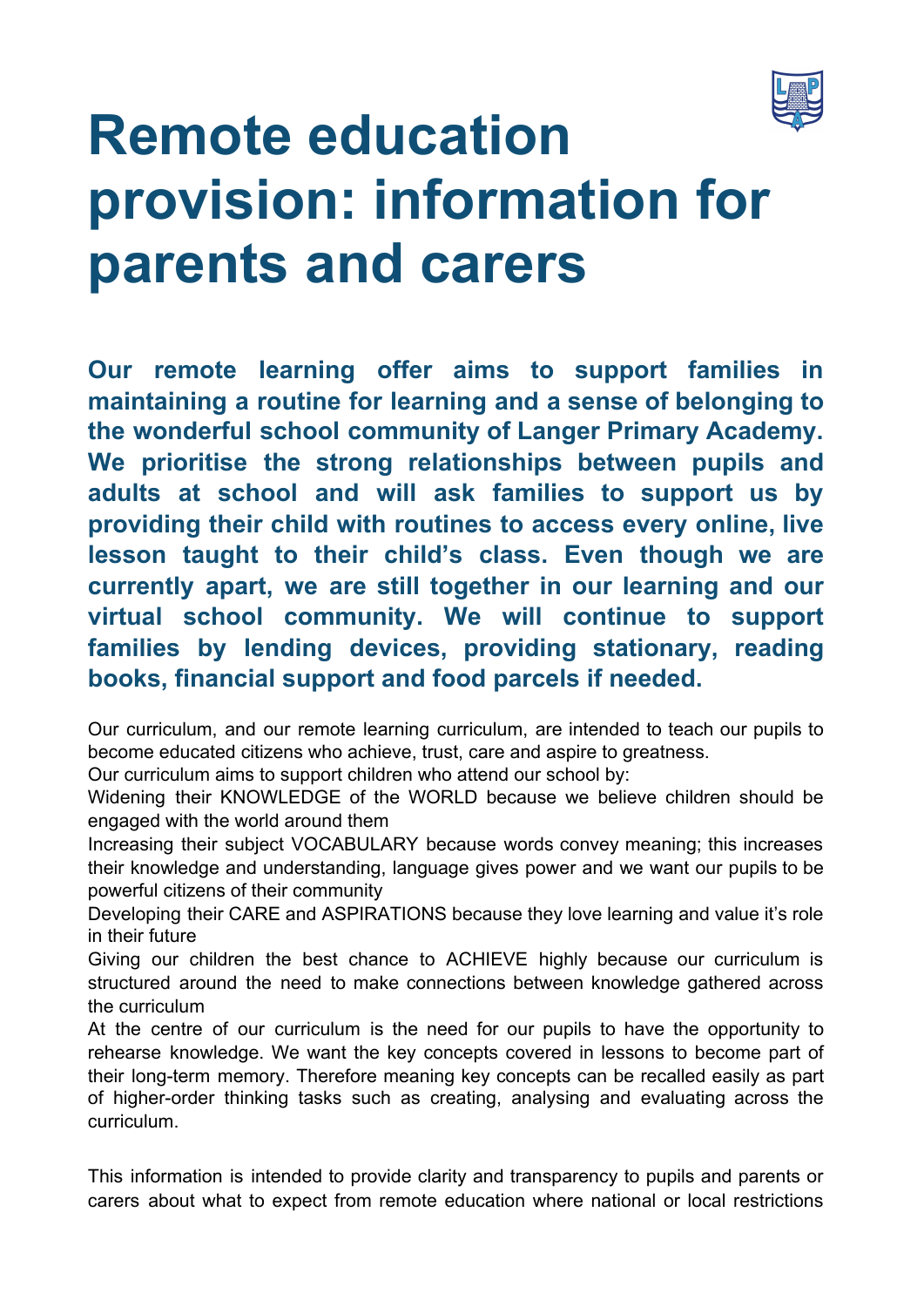require the majority of pupils, entire cohorts (or bubbles) to remain at home or any pupil who is unable to attend school due to self-isolation. Details of support for pupils who are self-isolation are included at the end of this document.

# **The remote curriculum: what is taught to pupils at home**

A pupil's first day or two of being educated remotely might look different from our standard approach, while we take all necessary actions to prepare for a longer period of remote teaching.

#### *What should my child expect from immediate remote education on the first day or two of pupils being sent home?*

On the first day of pupils being sent home from onsite learning, work will be provided during the first day for the children to complete on that day. On the first full day of remote learning, class teachers will begin online live lessons and host a "welcome to remote learning meeting for X class meeting". This meeting will explain the expectations of pupils behaviour during online live lessons, learning tasks for completion and how they should be submitted to staff, the outline of the schedule for each week and offer time for parents, carers and pupils to ask questions if needed.

All pupils are expected to attend live online lessons because our curriculum is being covered in this way and therefore any pupils not attending will have gaps in their understanding. Our expectation of online attendance is exactly the same as our expectation of physical attendance during onsite schooling. Every pupil should attend every session. Registers are taken during every live lesson and non-attendance is followed-up everyday.

*Following the first few days of remote education, will my child be taught broadly the same curriculum as they would if they were in school?*

We teach the same curriculum remotely as we do in school wherever possible and appropriate. We may choose to focus on blocks of teaching that are likely to be more successful online because they don't require specialist equipment for example, we may move a Design and Technology block that requires wood, hacksaws and glue guns so that it can be taught onsite at a later date and replace it with another Design and Technology block that involves food and nutrition instead. Ultimately, all blocks will be taught, just not necessarily in the intended order.

# **Remote teaching and study time each day**

How long can I expect work set by the school to take my child each day?

We expect that remote education (including remote teaching and independent work) will take pupils broadly the following number of hours each day:

| Reception   | 3 hours         |
|-------------|-----------------|
| Key Stage 1 | 3-4 hours       |
| Key Stage 2 | 4 hours or more |

This is an example of a one week's timetable for a KS1 class. Remember that our Aspiration Curriculum is a blocked curriculum so we teach a subject for one or two weeks then move onto another subject so this week features Science.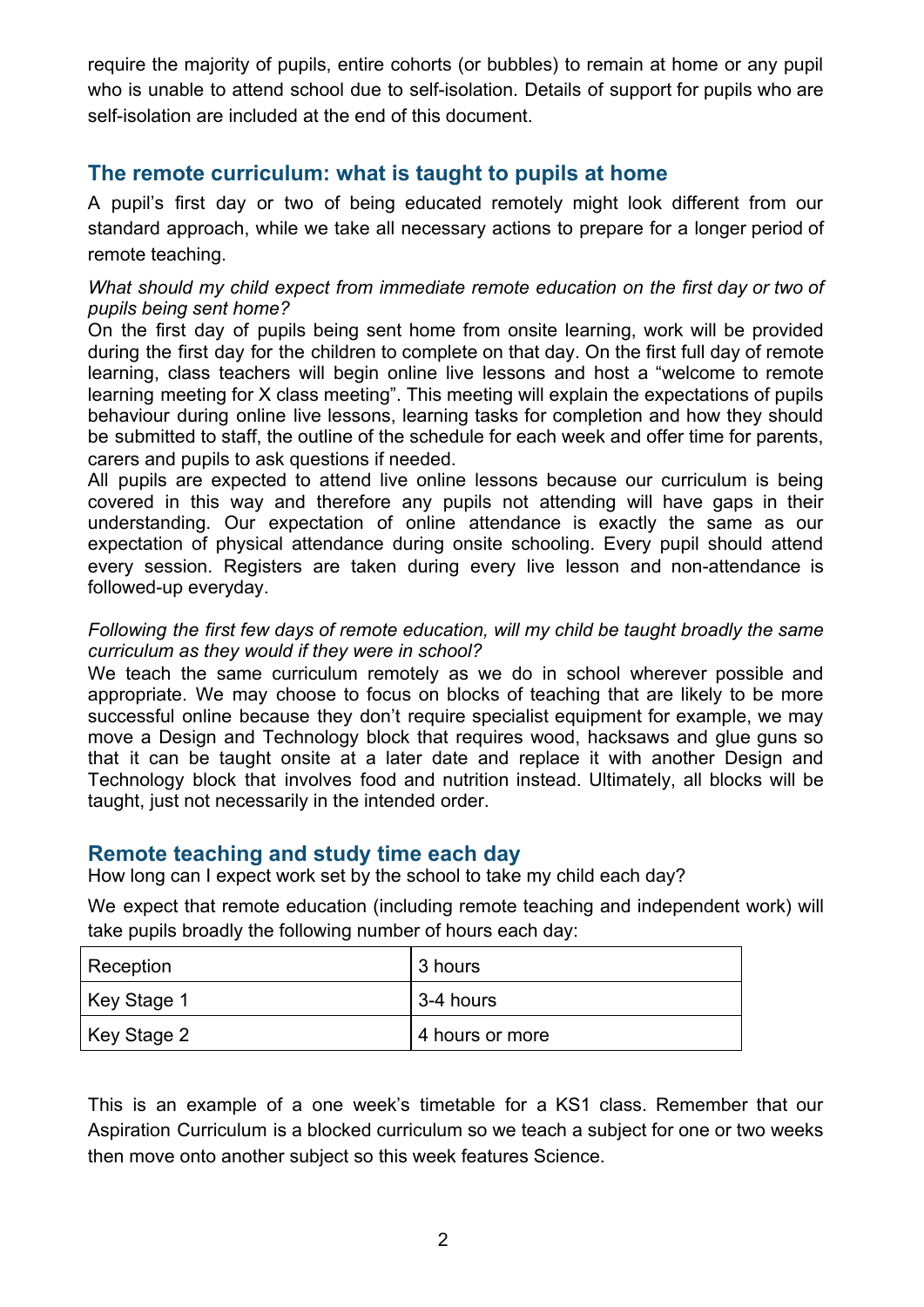#### Parks Class daily remote learning offer - January 2020

| Time                                                                                                                                                                       | Monday                                                                                                       | Tuesday                                                                                                                     | Wednesdav                                                                                                    | Thursday                                                                                                                    | Friday                                                                                                                         | Tasks needed to<br>prepare work                                                                       |  |
|----------------------------------------------------------------------------------------------------------------------------------------------------------------------------|--------------------------------------------------------------------------------------------------------------|-----------------------------------------------------------------------------------------------------------------------------|--------------------------------------------------------------------------------------------------------------|-----------------------------------------------------------------------------------------------------------------------------|--------------------------------------------------------------------------------------------------------------------------------|-------------------------------------------------------------------------------------------------------|--|
| 09:15                                                                                                                                                                      | Phonics session<br>Writing session online<br>Writing task then<br>uploaded to Class<br><b>Dojo</b><br>1 hour | Phonics session<br>Writing session online<br>Writing task then<br>uploaded to Class<br><b>Dojo</b><br>1 hour                | Phonics session<br>Writing session online<br>Writing task then<br>uploaded to Class<br><b>Dojo</b><br>1 hour | Phonics session<br>Writing session online<br>Writing task then<br>uploaded to Class<br><b>Dojo</b><br>1 hour                | Phonics session<br>Writing session online<br>Writing task then<br>uploaded to Class<br><b>Dojo</b><br>1 hour                   | Phonics slides<br>(shared with class)<br>English slides (shared<br>with class)<br>Upload task to Dojo |  |
| 11:45                                                                                                                                                                      | Maths session online<br>Maths task then<br>uploaded to Class<br>Dojo<br>1 hour                               | Maths session online<br>Maths task then<br>uploaded to Class<br><b>Doio</b><br>1 hour                                       | Maths session online<br>Maths task then<br>uploaded to Class<br><b>Doio</b><br>1 hour                        | Maths session online<br>Maths task then<br>uploaded to Class<br><b>Dojo</b><br>1 hour                                       | Maths session online<br>Maths task then<br>uploaded to Class<br><b>Dojo</b><br>1 hour                                          | PPT slides (shared<br>with class)<br>Upload task to Dojo                                              |  |
| 13:30                                                                                                                                                                      | <b>RE</b><br><b>Aspiration Curriculum</b><br>online uploaded to<br><b>Class Dojo</b><br>1 hour               | <b>Aspiration Curriculum</b><br>online - Science<br><b>Aspiration Curriculum</b><br>online uploaded to<br><b>Class Dojo</b> | No online learning<br>Reminder of<br>tasks/reading and<br>other learning<br>opportunities                    | <b>Aspiration Curriculum</b><br>online - Science<br><b>Aspiration Curriculum</b><br>online uploaded to<br><b>Class Dojo</b> | <b>Aspiration Curriculum</b><br>online - PSHE PiXEL<br><b>Aspiration Curriculum</b><br>online uploaded to<br><b>Class Dojo</b> | PPT slides (shared<br>with class)<br>Upload task to ojo                                               |  |
| Other work to be<br>uploaded to Class<br>Dojo                                                                                                                              | <b>TTRockstars task set</b><br>Monitor logins                                                                | Reading activity -<br>Roots shared story<br>(questions in the back<br>of book)                                              | Spelling Shed task<br>set<br>Set any afternoon<br>task/post                                                  | Reminder of class<br>tasks and school<br>story uploads                                                                      | Reading activity -<br>Roots shared story<br>(questions in the back<br>of book)                                                 |                                                                                                       |  |
| BBC Bitesize activities/videos linked to learning<br>PE Challenges on school story<br>Music lesson shared on Class Dojo<br>https://www.bbc.co.uk/bitesize/articles/zsnq4xs |                                                                                                              |                                                                                                                             |                                                                                                              |                                                                                                                             |                                                                                                                                |                                                                                                       |  |

# **Accessing remote education**

How will my child access any online remote education you are providing? We use Class Dojo and Google Meet as our central platforms for remote learning.

In addition to these remote learning tasks will be set that may require use of:

- Accelerated Reader
- Curriculum Visions
- Spelling Shed
- Times Table Rockstars
- Numbots

#### *If my child does not have digital or online access at home, how will you support them to access remote education?*

We recognise that some pupils may not have suitable online access at home. At the start of any period of remote learning, we will ask all families to tell us what devices they need to access live lessons and will do our best to provide these. We can lend ipads, google chromebooks, google chromebases and internet dongles (MiFi) devices. Any child who cannot access online learning for reasons beyond the availability of devices will be in the group of children working onsite, with parental consent.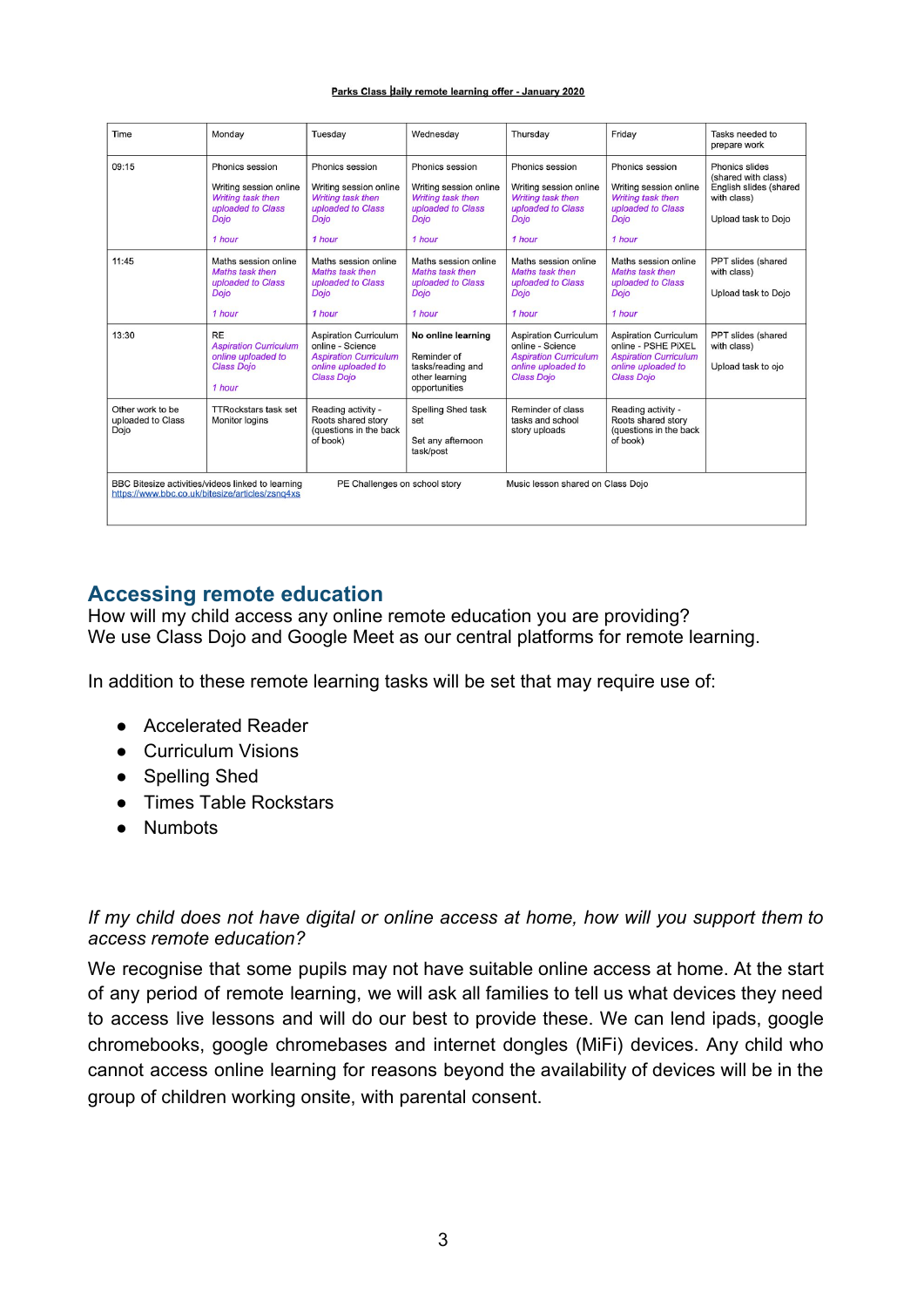# **How will my child be taught remotely?**

We use a combination of the following approaches to teach pupils remotely - these are described below:

### **How do we teach Early Years remotely?**

- We teach phonics daily practicing previously learnt sounds and introducing new ones
- We provide suggestions to parents for opportunities to practice these sounds at home
- We teach 15minute maths daily to continue developing children's recall of key maths concepts such as days or the week, months of the year and numbers
- We provide activities for pupils to develop their understanding of the taught concepts - this is through work packs prepared weekly and delivered home to families
- We provide frequent opportunities and ideas for engaging in enquiry-led learning using weekly/fortnightly themes

### **How do we teach English remotely?**

- We teach five live online lessons each week
- We use SfA phonics
- We use CLUSP to teach reading and writing
- We teach spelling and grammar using a range of difference resources SFA, PiXL, The Oaks Academy and BBC Learning, Spelling shed
- Classes use Accelerated Reader to quiz on books pupils have read
- PiXL is also used to close gaps identified through AfL
- Our higher prior attaining pupils attend a weekly book club run by Greenfields staff
- We deliver reading books to pupils at least once a week these books are personally selected for each pupils next steps in reading development
- We read a class story daily to every class

# **How do we teach Maths remotely?**

- We teach five live online lessons each week
- We use the online resources produced by White Rose Mathematics
- We teach a daily maths lesson to all pupils in years 1-6
- Our higher prior attaining pupils in years 3-6 access weekly online masterclasses with Anna Tapper
- Pupils also use TTRockstars to maintain their fluency of the Times Tables
- We use PiXL as an additional resource to close gaps identified through AfL.
- Teachers also access NCETM and Nrich to support their teaching of problem solving and reasoning.

#### **How do we teach our Aspiration Curriculum remotely?**

- We teach four live lessons each week using our blocked curriculum plan
- We use the spring term units from the long term plan so starting with:
- Yr1/2 animals including humans
- Yr2/3 UK study
- Yr 4 /5 earth and space
- Yr 5 /6 circulatory system

#### **How do we support pupils to remain active whilst learning remotely?**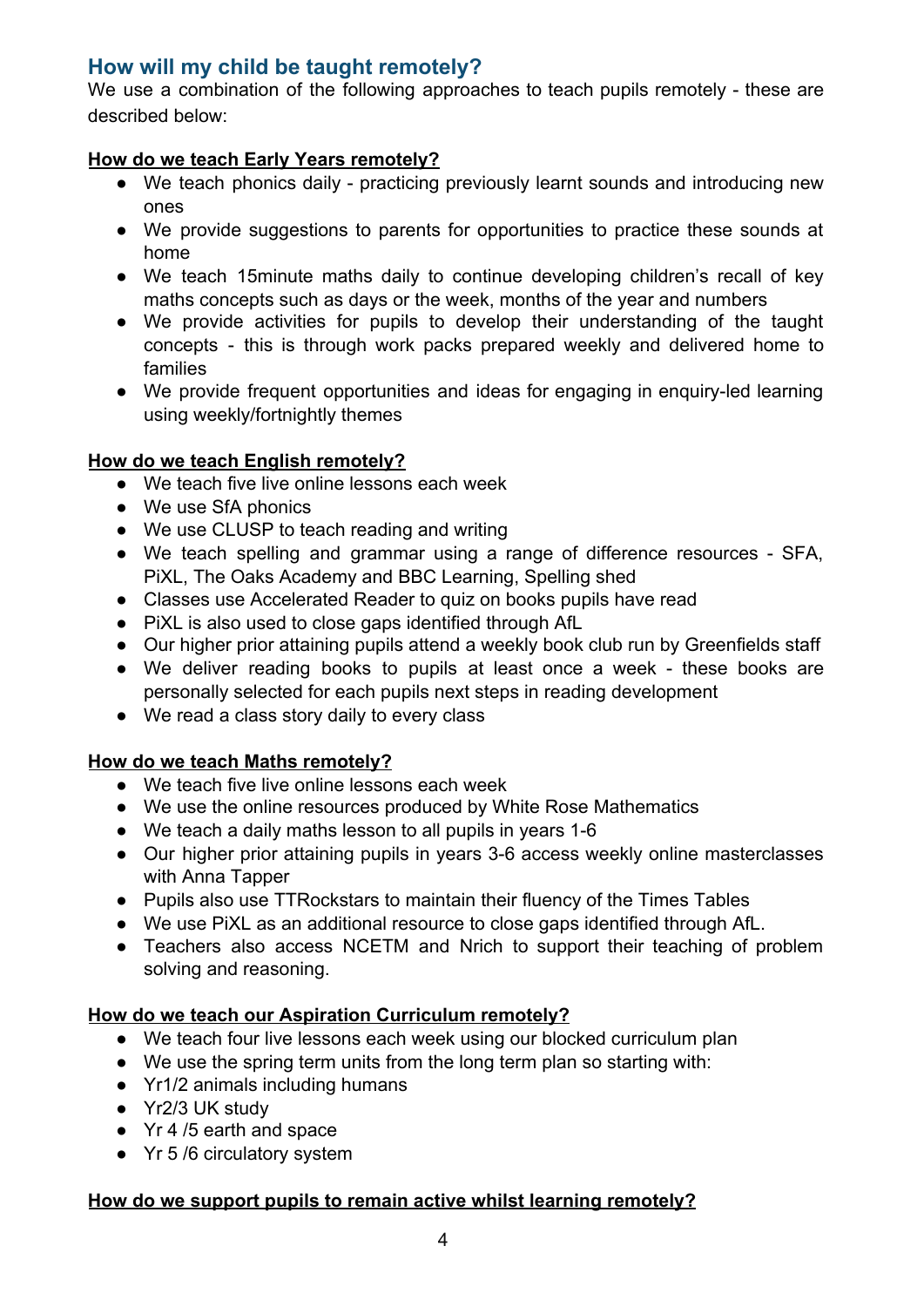- Our sports coaches offer weekly online sessions showing children activities they can do to keep fit and healthy at home
- We signpost families to cosmic yoga, Joe Wicks and other online resources
- Weekly PE challenges will be set via ClassDojo such as 'you are challenged to walk quickly around your garden/living room 100 times - who will achieve this first?'
- Whole school challenges such as skipping challenge for which every child has been provided with a skipping rope

### **How do we teach RSE and support wellbeing remotely?**

- Miss Fish works with Emma from Level Two to provide nurture group activities for small groups
- We prioritise maintaining relationships between teachers, pupils and support staff by keeping online sessions consistently run by usual staff
- We use rewards consistently between remote and classroom based learning
- We set out clear expectations for behaviour during online live lessons
- We use Paths and PiXL resources to deliver weekly RSE/Well-being lessons

### **How do we support the pupils with SEND remotely?**

- All SEND EHCP pupils offered on site place and appropriate support is sought from the LA if needed to support this
- Live lessons allow for scaffolding and support from class teachers and adults in a way that is reflective of classroom routines (e.g. consistent rewards within the classroom, specific praise and targets, extra adults on call to support those who would usually have 1-1)
- Lessons designed to set children on task and children who require additional support - both academically and mentally - could remain on the call with teaching support if needed
- Additional SEN interventions ran three times a week for KS1 and KS2 learners to address gaps in learning
- Maths manipulatives sent home for those who will benefit from concrete resources when accessing learning
- Weekly phone calls with SEN learners who are not onsite who would benefit from additional support - from SENCO and their 1-1. Offering check ins, support with children and parents, additional resources and support.

# **How do we ensure equity for children who learn onsite and at home?**

We use a hybrid teaching model so children onsite access online live lessons with the rest of their class then are supported to understand concepts and complete tasks by staff onsite. From 1.2.21 all pupils onsite will be taught by their class teachers who will stream live lessons from the classrooms to pupils learning at home.

We know that some families and some pupils find engaging with live lessons very challenging and we will discuss cases on an individual basis. Every pupil will be provided with an remote learning offer that meets their individual needs. If we agree that a pupil may benefit from resources on paper rather than live lesson provision, we will agree with families a way that we can still engage with that child each day for example attending online storytime, home visits, attending the start of a lesson then accessing the rest of the content via paper-based resources. Engaging with all our pupils on a daily basis is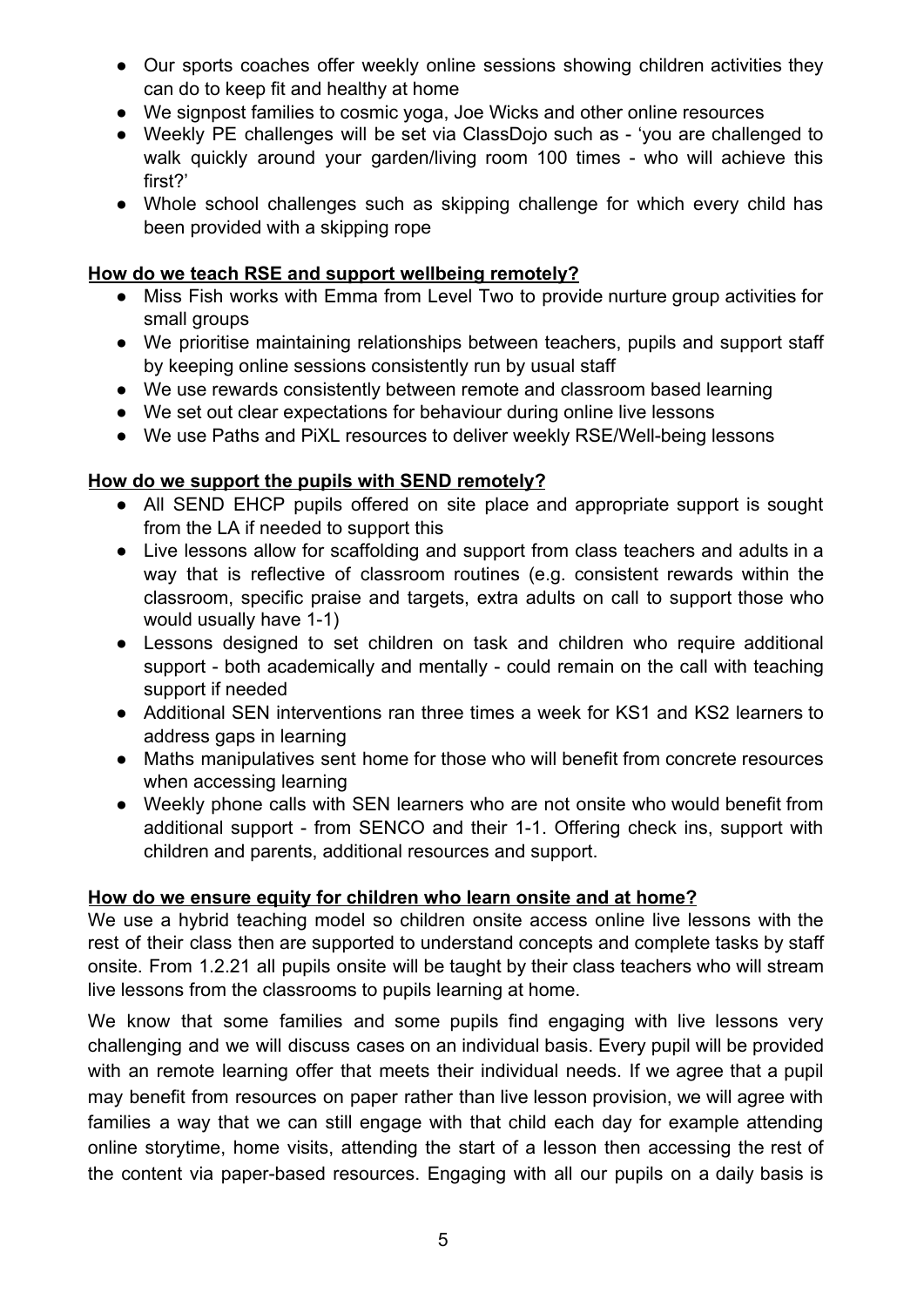essential to our duty of care for pupils as well as for our responsibility to provide an excellent education to each pupil that prepares them for the rest of their lives.

### **Engagement and feedback**

*What are your expectations for my child's engagement and the support that we as parents and carers should provide at home?*

We expect every child to attend every live lesson and complete the learning tasks within that lesson and/or assigned as follow-up to the lesson. All work completed should be photographed and uploaded onto the task section or the child's portfolio option on Class Doio.

We expect every family to support their children in setting up routines for learning in their homes. If there are difficulties, in terms of parental work commitments or space for all learners, please contact your child's class teacher or Miss Fish, the Family Liaison Officer, to see how we can help. We can access financial support for purchasing equipment such as stationary or a desk for example or may be able to offer onsite provision if necessary.

We ask parents to support their children in focussing on live lessons and completing tasks to the best of their ability. We are publishing guidance on how to support your child in checking their own learning tasks before they are submitted - this is our usual process in the classroom so mirroring it at home will further support the children's learning.

#### *How will you check whether my child is engaging with their work and how will I be informed if there are concerns?*

We take registers in every lesson and will follow-up on non-attendance or non-engagement every day. Our home visits team are given lists of children we would like them to visit twice or more each week. The aim of these visits is to safeguard children, provide learning resources and maintain positive relationships between home and school. These visits are an essential part of our duty of care for our pupils. All visits are risk assessed and knocking and asking to to talk to pupils from a 2m distance. Any resources being delivered will be left on the doorstep prior to knocking on the door so that everyone is safe. If you need a food parcel, clothes, bedding, toys/books or any financial assistance, please speak to the Home Visits team about this as we can arrange this support quickly and easily. Please do not hesitate to ask for help, lots of families need support at the moment and we are ready to help, just let us know exactly what you need.

#### *How will you assess my child's work and progress?*

Feedback can take many forms and may not always mean extensive written comments for individual children. For example, whole-class feedback or quizzes marked automatically via digital platforms are also valid and effective methods, amongst many others. Work is responded to at the earliest opportunity, we aim to respond on the same day. Sometimes, it takes staff longer depending on the amount of work being submitted across the day and balancing that with their teaching commitments. Our feedback will take the form of acknowledgement/encouragement comments, specific praise and targeted developmental feedback. Which of these is used depends upon the task and it's place within the sequence of learning.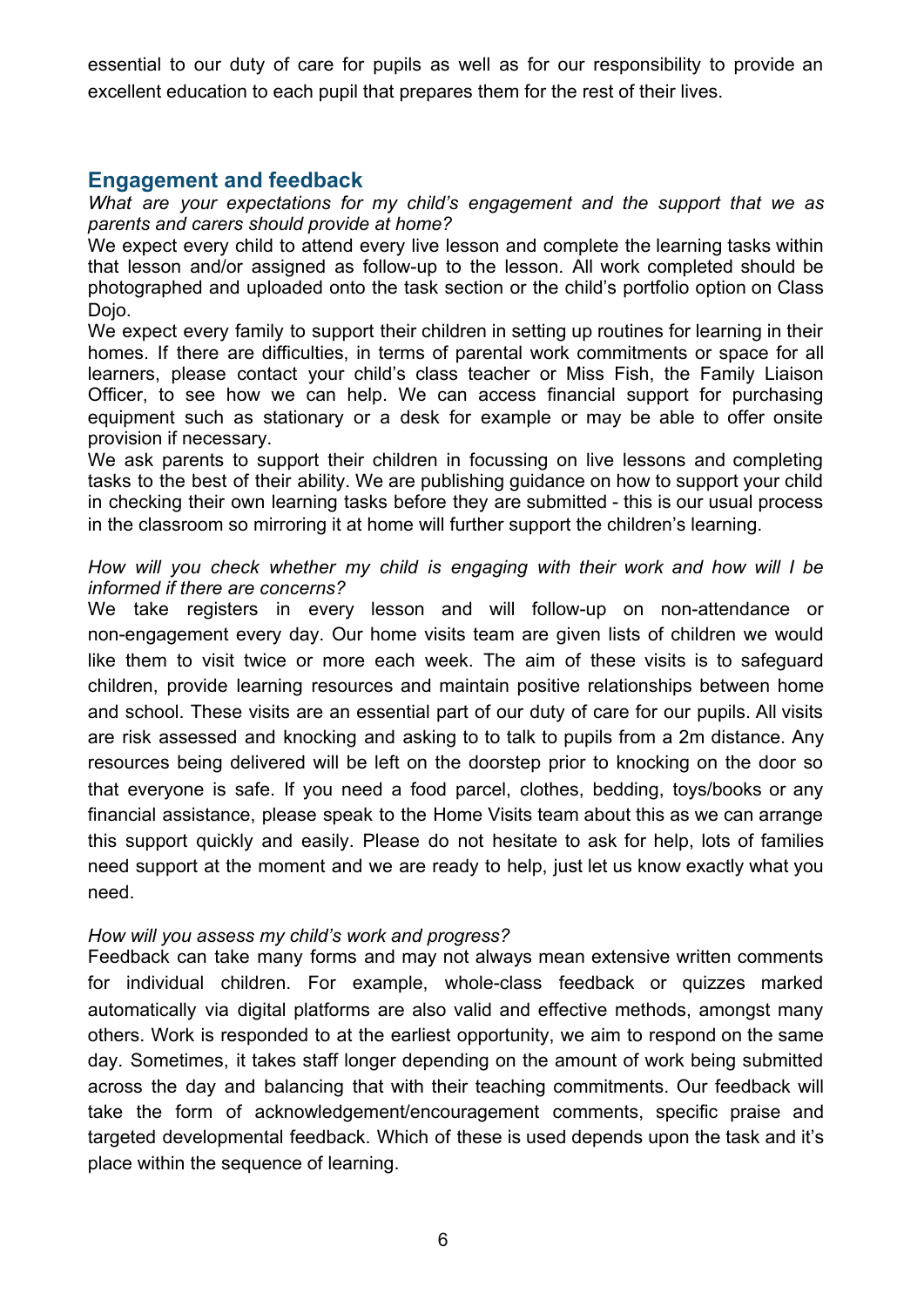During a period of remote learning, parents/carers consultations will be conducted using Google Meet in the usual sequence so that all families are able to receive information about their child's overall progress and attainment as well as asking any questions they may have.

#### Additional support for pupils with particular needs

How will you work with me to help my child who needs additional support from adults at home to access remote education?

We recognise that some pupils, for example some pupils with special educational needs and disabilities (SEND), may not be able to access remote education without support from adults at home. We acknowledge the difficulties this may place on families, and we will work with parents and carers to support those pupils in the following ways:

- All children in school across all ages have access to three live lessons a day: An english, a maths and a topic lesson. The lengths of the lessons are structured to meet the needs of the children, with EYFs having 20 minute lessons, year 1/2 class have 30 minute lessons, year 2/3 and 4/5 have 45 minute lessons and year 5/6 have an hour lessons. Additional work is posted on class Dojo to provide additional hours of learning each school day. These are structured to ensure there is no cognitive overload of the pupils and they are able to focus their attention for a set amount of time, and are able to make their own learning routines when they are at home.
- All pupils with an EHCP have been offered a place on site, with guidance provided on how to meet targets in the EHCP onsite or at home.
- Live lessons allow for scaffolding and support from class teachers and adults in a way that is reflective of classroom routines (e.g. consistent rewards within the classroom, specific praise and targets, extra adults on call to support those who would usually have 1-1)
- Lessons designed to set children on task and children who require additional support both academically and mentally - could remain on the call with teaching support if needed
- Additional SEN interventions ran three times a week for KS1 and KS2 learners to address gaps in learning.
- Maths manipulatives sent home for those who will benefit from concrete resources when accessing learning
- Weekly virtual calls with SEN learners who are not onsite who would benefit from additional support - from SENCO and their 1-1. Offering check ins, support with children and parents, additional resources and support.
- Use of outreach services has been adapted to meet remote learning needs: both speech and language and dyslexia outreach are in the process of creating provision that can be done both remotely and at home. Speech and language are running virtual language sessions to support pupils on their service.
- Support is offered to all parents through class dojo, phone calls and home visits should they need support or have difficulty accessing the online learning.
- If a child cannot access the virtual live lessons in extenuating circumstances, a paper home learning pack can be provided and arrangements made for daily online attendance in an appropriate manner for the child involved.